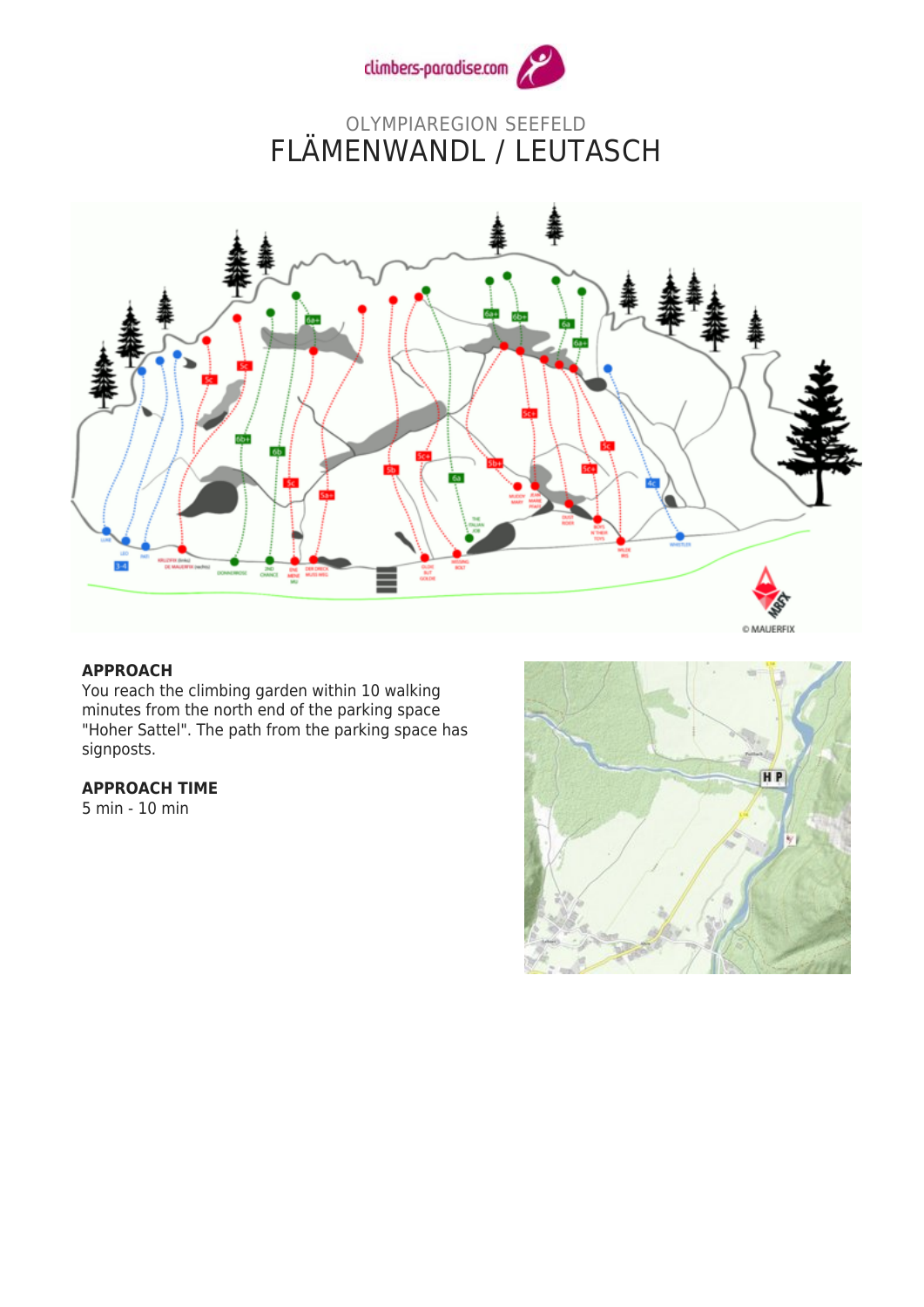## FLÄMENWANDL



| Nr.            | <b>Name</b>              | Grad           | Länge           |
|----------------|--------------------------|----------------|-----------------|
| $\mathbf{1}$   | Luke                     | 3 <sub>b</sub> | 14 m            |
| 2              | Leo                      | 3a             | 13 <sub>m</sub> |
| 3              | Pati                     | 4 <sub>b</sub> | 14 <sub>m</sub> |
| 4              | Kruzifix                 | 5c             | 15 <sub>m</sub> |
| 5              | De Mauerfix              | 5c             | 16 <sub>m</sub> |
| 6              | Donnerrose               | $6b+$          | 16 <sub>m</sub> |
| $\overline{7}$ | 2nd Chance               | 6 <sub>b</sub> | 16 <sub>m</sub> |
| 8              | Ene Mene Mu / 1.Sl.      | 5c             | 12 <sub>m</sub> |
| 8a             | Ene Mene Mu / 2.Sl.      | $6a+$          | 4 m             |
| 9              | Der Dreck muss weg       | $5a+$          | 14 m            |
| 10             | Oldie but Goldie         | 5b             | 16 <sub>m</sub> |
| 11             | <b>Missing Bolt</b>      | $5c+$          | 15 <sub>m</sub> |
| 12             | The Italian Job          | 6a             | 15 <sub>m</sub> |
| 13             | Muddy Mary / 1.SI        | $5b+$          | 11 <sub>m</sub> |
| 13a            | Muddy Mary / 2.SI        | $6a+$          | 5 <sub>m</sub>  |
| 14             | Jean Marie Pfaff / 1 Sl. | $5c+$          | 11 <sub>m</sub> |